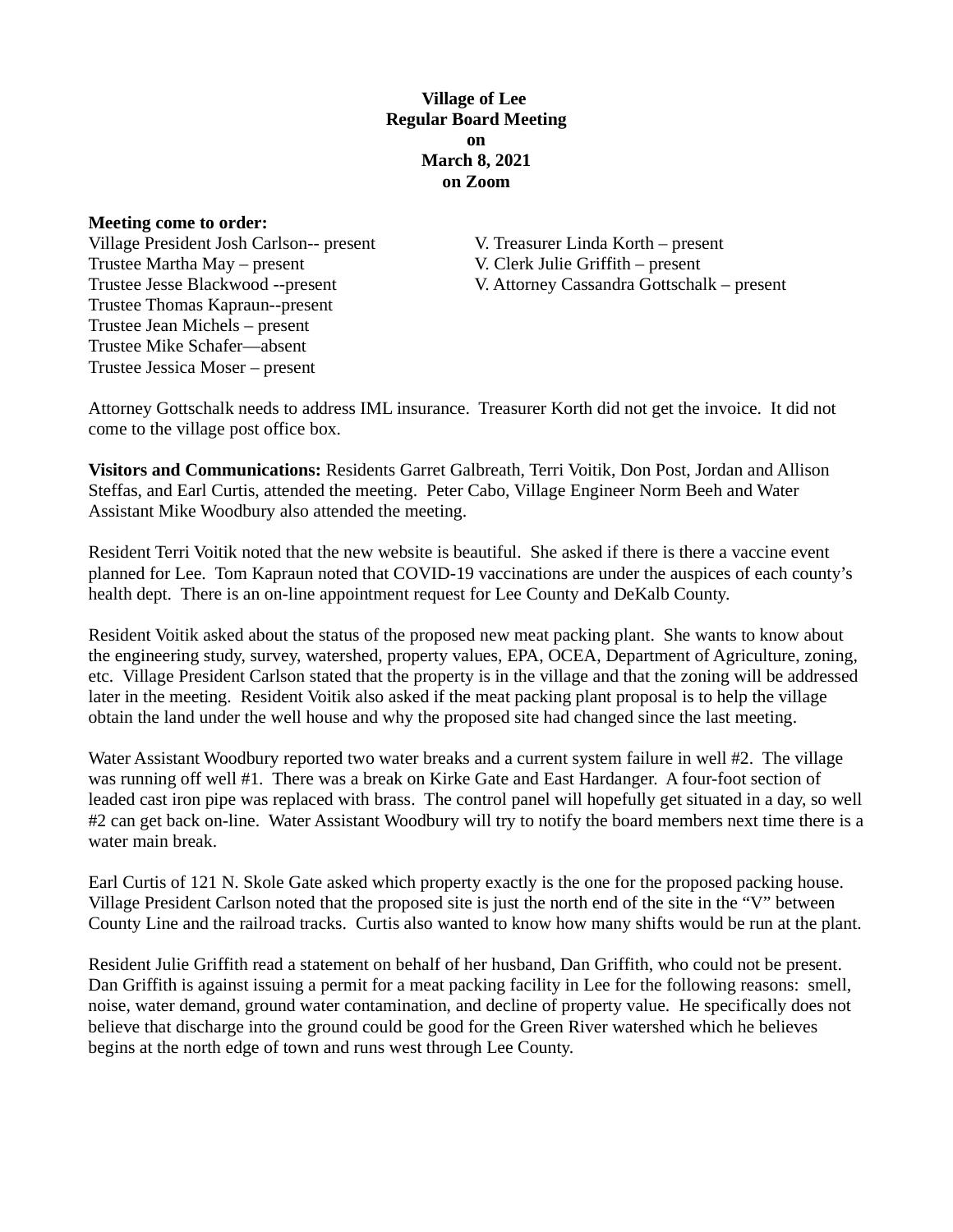### **Old Business:**

The zoning change at 1461 County Line Road was not reported to the county, but it can still be recorded until March 31<sup>st</sup>. This meat packing plant would require a permitted special use within the zoning which would require a public hearing. Trustee Martha May asked who owned the land. The owner is John Hodge. The applicant Peter Cabo can apply for approval of zoning and special use.

Trustee May asked for an update on the status of the loan. If the village proceeds with the eminent domain route, it wouldn't happen this year. June  $30<sup>th</sup>$  is an approximate date the loan may expire. Trustee Thomas Kapraun asked Peter Cabo if the conversation about the well house and the conversation about the permit to build a slaughter house are related. Trustee Kapraun has concerns that the current water supply may not support the new slaughter house.

Peter Cabo let the village know that he didn't realize the village had a deadline. He affirmed that he does want to help out. He does not say that it is a package. He was trying to get the packing house out of Lee, but the location on McGirr did not work out. The old packing house was built in the 1940's, but the new place will be fully enclosed with no noise or smell. There will be a new septic system design. Cabo plans to follow the laws set forth by the EPA, Dept. of Ag., etc.

Trustee May noted that the village needs possession of the property under the well house and the easement as soon as possible in order to get on the intended funding list for the federal government. The federal year goes from July  $1^{st}$  to June  $30^{th}$ . If June  $30^{th}$  goes by, this will be the second year that the village did not get on the funding list. The water system in Lee is so antiquated, and the village really does need imminent help. Most of the loan will be forgiven, and the rest will be at a very low interest rate for twenty years. She is concerned that this opportunity may not come around again.

Village Engineer Beeh clarified that the bottom line is that the water grant/loan has a five-year window, and we are in year two. The village can be working on the tower and the well until the land is cleared. The land under the well house and the easement needs to get cleared as soon as possible, so that part of the project can go forward. The other parts of the project can go forward now. The loan forgiveness will be on a project by project basis. The village can move forward with the water mains and the tower. The easement and well house are needed to connect in with the new well. The concept design has been approved.

Trustee Kapraun wanted to know why we haven't started the project already if the project can be started in stages.

Attorney Gottschalk stated that the steps for eminent domain have been started. She stated that there is now a situation where a couple of things can be done all at once. She proposed a development agreement that includes an agreement for public hearings, fact finding, etc. Cabo would be willing to give the village the property under the well house and the easement. The property value is nominal. There would be a right of reversion if everything doesn't go through, or a dollar amount can be placed on the property. The process for eminent domain is as follows: 1) get an appraisal from Jeff Jacobsen and Associates for \$1500, 2) draft a letter to Cabo and give him 60 days to respond, 3) offer and appraised value, and 4) file a court case if Cabo doesn't accept the offer. There will be lawyer fees involved.

Trustee Moser asked if Cabo would be interested in a development agreement. Cabo said that he wouldn't be opposed. Moving a mile out of town would be beneficial for everyone. Pens would be to the north. Everything would be heavily insulated. He doesn't hold any ill will and doesn't want to be in the "bad guy" role. With the new equipment at the new facility, a lot less water will be used, because there will be a lot less washing necessary. He said he is willing to help the village out.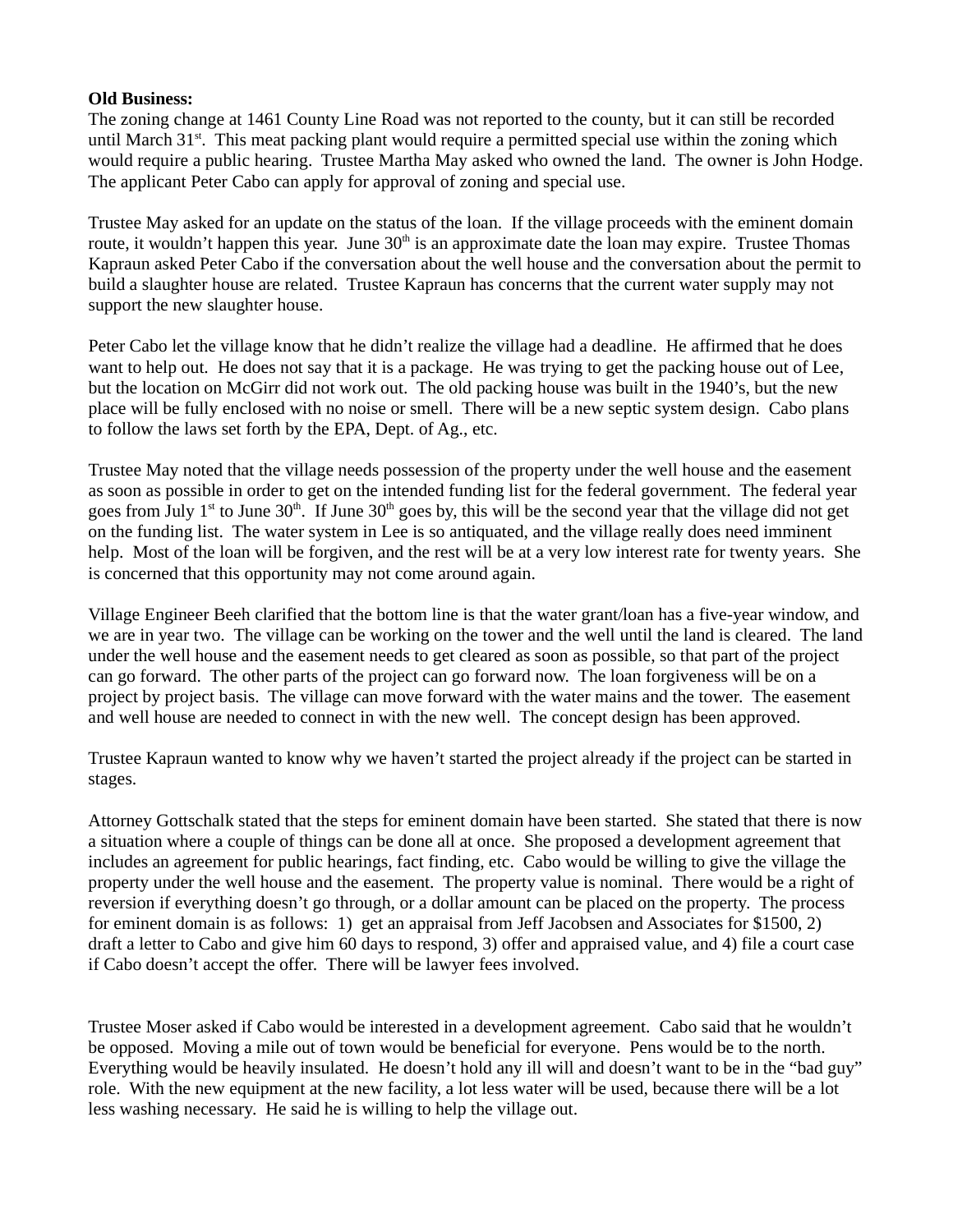There was discussion on the location of the new building, the steel structure, etc. The same work schedule would be planned—Tuesdays and Thursdays.

Trustee Kapraun asked if there would be a slaughter house and a stockyard. Cabo is not trying to raise hogs. The word stockyard came from the ordinances. The new one will be nicer, newer and quieter. The hogs will go directly from the truck into the building.

Trustee May noted that Cabo's father who started the business got along well with the village. The good faith was shown by allowing the village to build an extension onto his property in the first place.

Treasurer Korth noted that there was a written agreement that was filed. The agreement is no longer in the possession of the village.

Trustee Martha May asked about the yellow truck. It belongs to one of Cabo's employees. Cabo will reach out to him and see what he wants to do with it. Trustee Moser asked if the trailer will be moved to the new property. Cabo said it will not be moved.

Trustee Moser asked what would happen to the extra space on the Hodge property. Cabo noted that it would probably be used as parking for employees, inspectors, and truck turnaround. She asked what time the animals are normally slaughtered. Pigs get delivered from midnight to 3:00 AM, and slaughtering begins between 4:30 and 5:00 AM.

Trustee Kapraun asked how many truckloads of hogs come at a time. Cabo said just one. Trustee Kapraun asked about all the inspections and government regulations. All has been approved, except that the septic system now has to be approved by Lee County instead of DeKalb County.

Trustee May asked if the killing is done humanely. Cabo said that is a huge issue with the EPA and Dept. of Ag, and Cabo said it has always been done humanely.

Trustee Kapraun noted that the water project and the slaughter house project should not be contingent upon each other. Attorney Gottschalk stated that the development agreement will be done this week. She thinks that the agreement could be very beneficial and avoid a long, legal process.

Cabo wants the village to know that he had no intent to play games. Trustee Kapraun requested that Cabo ask his attorney to make the development agreement a high priority.

Woodbury stated that the water line that goes north is shut off. The condition of the line is unknown. Trustee Kapraun recalled chlorine in the truck scale pit north of town about a decade ago, so there may be a break.

Village President Carlson told Cabo that the lawyers would be talking to each other as soon as possible to see what would be done. The process going forward could require a special use meeting and a rezoning meeting. Trustee May does not want to village to pay for rezoning again. The village is responsible for seeing that the zoning is redone, and the map of the rezoning needs to be submitted to the country. It is assumed that it is the lawyer's responsibility to submit the map to the county.